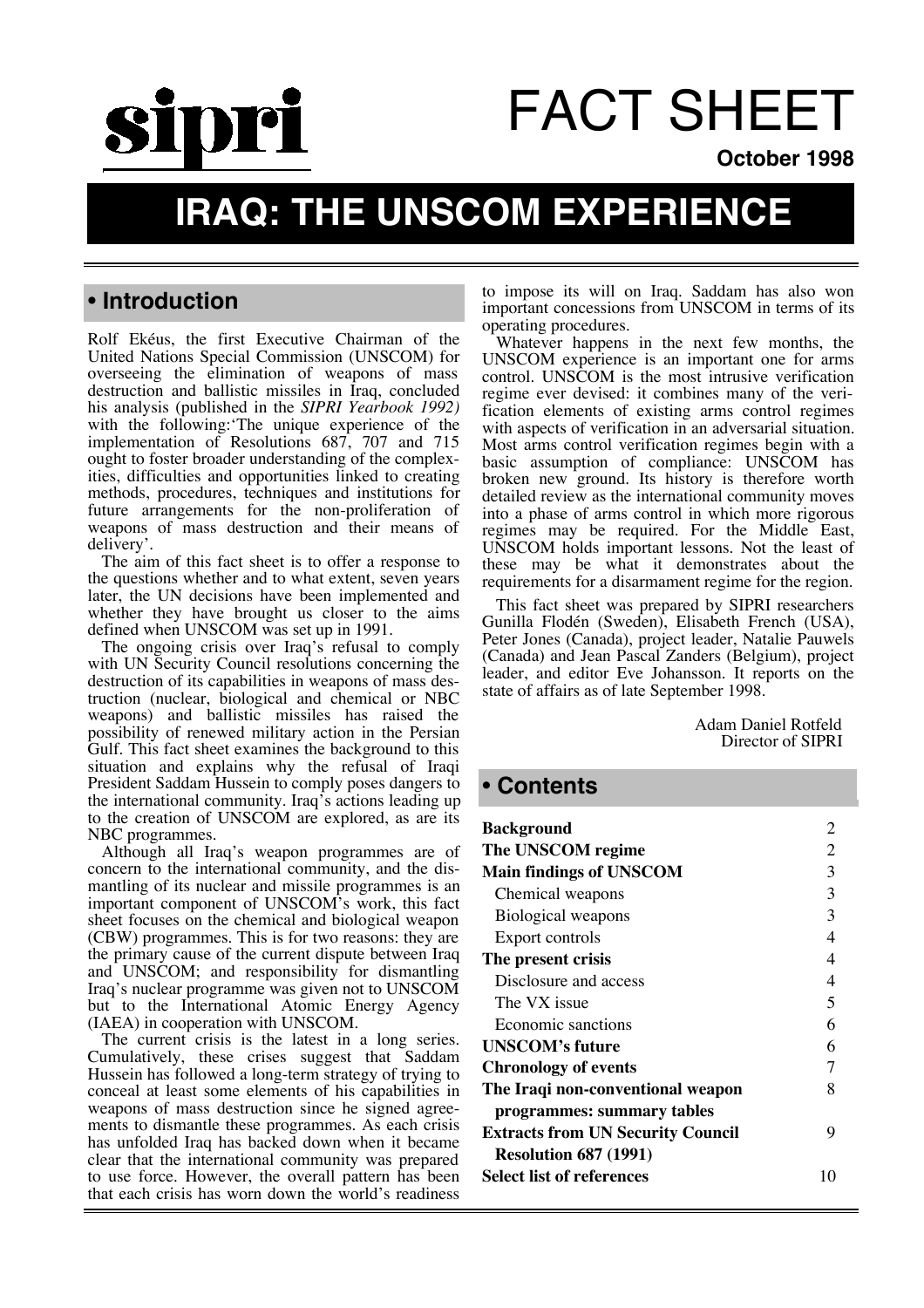Iraq lies in a physically harsh environment and is a sometimes difficult amalgamation of different ethnic groups including Kurds (in the north), Sunni Muslims (in the middle) and Shi'a Muslims (in the south). It has a troubled history of relations with its neighbours, which include Iran, Jordan, Kuwait, Saudi Arabia, Syria and Turkey. However, Iraq does have considerable wealth in the form of oil reserves. Its violent history is testimony to the fact that it is a difficult country to rule. In 1968 the Ba'ath Party seized control of Iraq. One of its more powerful figures was Saddam Hussein, who controlled the party's internal security apparatus and was effectively the number two man in the country. Long before he formally assumed the presidency of Iraq in July 1979, Saddam was the power behind the scenes.

The Iraq–Iran War began on 22 September 1980 when Iraq invaded Iran. Saddam hoped to take advantage of the internal disarray caused by Iran's revolution to reverse various aspects of the relationship between the two countries, including a border deal which Saddam had signed with the Shah. The fighting began well for Iraq but turned into a war of attrition which pitted Iran's superior manpower against Iraq's technological superiority. Iraq received support from the other Arab states of the Persian Gulf and much of the international community, both of which were fearful of the Iranian revolution.

One of the most important aspects of the war was the use of chemical weapons (CW), initiated by Iraq in 1982 in blatant violation of its commitments as a signatory to the 1925 Geneva Protocol, a treaty banning the use of CW against another contracting party. The lack of formal international condemnation emboldened the Iraqi leadership to expand the use of CW. Whereas early use of CW served defensive purposes, they had been fully integrated into offensive operations in the final campaigns of 1988.

Although both sides reportedly used CW during the war, it is widely acknowledged that Iraq began the practice and made far greater use of CW than Iran (also a signatory of the Geneva Protocol). Saddam also demonstrated that he was prepared to use CW against his own people. In 1987 reports of CW attacks on Kurdish villages and guerrilla fighters became more frequent and detailed. Clinical evidence and analyses of soil samples confirmed the use of mustard gas and the nerve agent tabun against the Kurdish population. In March 1988, Iraq launched a major attack with CW against the Kurdish town of Halabja and its surroundings, which had just been occupied by Iranian forces. Although the exact number of casualties is not certain, it is generally believed that several thousand Kurdish civilians and Iranian soldiers in the area were killed and several thousands more injured. In the summer of 1988 CW agents were used against the Kurds on a massive scale, forcing tens of thousands to flee to Iran and Turkey. The UN Security Council still refused to name Iraq explicitly as the main perpetrator of CW attacks.1

**• Background** When the war ended in a cease-fire on 8 August 1988, Saddam had achieved little. Iraq was heavily in debt to the Arab states of the Persian Gulf, which insisted on repayment. Moreover, they backed Kuwait in its disputes over Iraq's claims that Kuwait was illegally pumping Iraqi oil from oil fields along the Iraq– Kuwait border, leading to serious losses of revenue for Iraq. Accusing Kuwait of 'stealing' oil, Saddam demanded restitution, relief from war loans and a renegotiation of the border. Kuwait refused and Iraq invaded on 2 August 1990. A broad international coalition, mandated by the UN and led by the USA, was formed to eject Iraq's forces from Kuwait. This was achieved in February 1991.

> Iraq's capabilities in non-conventional (nuclear, biological and chemical—NBC) weapons were now of particular interest to the international community. There had been a fear that Saddam might use what were then suspected to be extensive CBW stockpiles against the coalition troops. While this did not happen, Iraq did use its long-range missile capability against the coalition forces and against Israel in an unsuccessful attempt to broaden the war and break the alliance between the Arab world and the West. These factors, combined with shocking revelations after the war about the extent of Iraq's nuclear weapon programme (despite Iraq's having signed the 1968 Non-Proliferation Treaty), elicited a tough response from the international community. The major component of this response was UN Security Council Resolution 687 of 3 April 1991.

### **• The UNSCOM regime**

UN Security Council Resolution 687 was, in effect, a conditional cease-fire, outlining an extensive plan for the disarmament of Iraq. Part C of the resolution, which covered non-conventional weapons, required Iraq unconditionally to destroy and to undertake never to use, develop, construct or acquire non-conventional weapons or ballistic missiles with a range greater than 150 km. The resolution also dealt with the return of stolen property, accounting for Kuwaiti troops and civilians missing in action, a border settlement, reparations, terrorist acts and sanctions against Iraq for non-compliance.

On 19 April 1991, the Security Council set up UNSCOM, charged with verifying Iraq's compliance with Resolution 687 in respect of its non-conventional weapon programmes. UNSCOM has two basic functions: to inspect and oversee the destruction or elimination of Iraq's CBW and ballistic missile capabilities and their production and storage facilities; and to monitor Iraq over the longer term to ensure continued compliance. The task of inspecting, destroying and removing all Iraq's nuclear weapon capabilities was assigned to the IAEA. However, included in UNSCOM's mandate was the obligation to assist and cooperate with the IAEA in its work in Iraq. Such assistance comprised transport and communication services and logistic support.

In practice, the basic aim of UNSCOM's second priority, its monitoring work, is to ensure that Iraq <sup>1</sup> UN document S/RES/620, 26 Aug. 1988.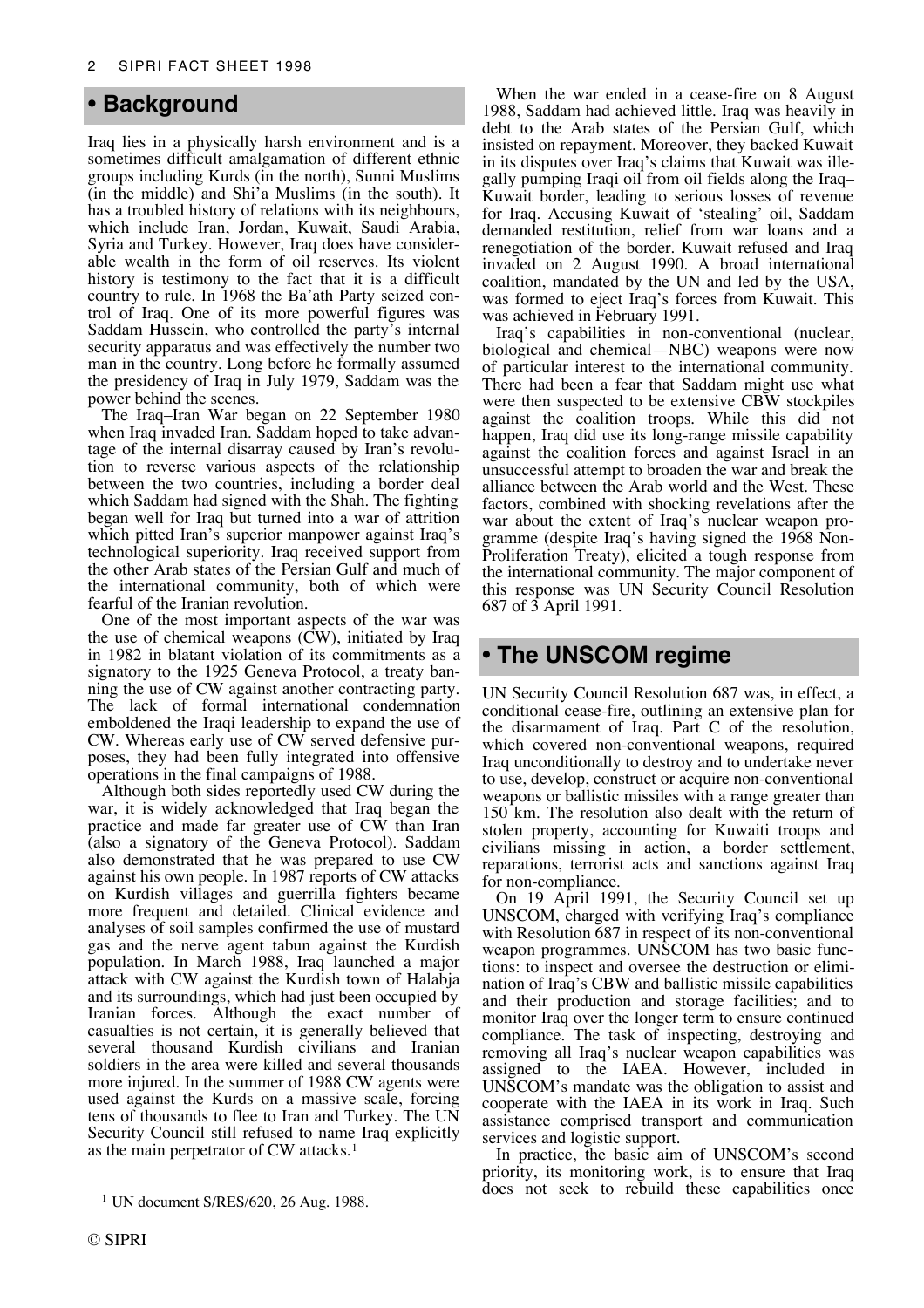UNSCOM has certified that they have been destroyed. Particular attention is paid to all dual-use items to ensure that such materials and facilities are not put to use in prohibited military activities. Dual-use items are defined as those which could be applied both to the development of non-conventional weapons and to legitimate civilian purposes such as medicines. UNSCOM's strategy for ongoing monitoring includes, but is not limited to, unannounced on-site inspections, aerial surveillance and camera monitoring.

A system for monitoring exports and imports was established by UN Security Council Resolution 1051 of 27 March 1996. It requires all sales of dual-use items to Iraq to be notified to both UNSCOM and the IAEA. These items must also be inspected upon arrival in Iraq and at the destination site.

### **• Main findings of UNSCOM**

Seven years after it was set up, UNSCOM is still unable to certify that it knows the full extent of Iraq's CBW programmes and is unable to determine that all agents, munitions and facilities have been declared and therefore destroyed. Moreover, inspectors have collected hard evidence as well as circumstantial information suggesting that the programmes were either much more advanced or far wider in scope than previously thought.

It is now known that Iraq was developing elements of the entire range of non-conventional weapons and their means of delivery, including ballistic missiles, prior to the Iraq–Iran War, beginning with CW.

#### **Chemical weapons**

It had been known since the Iraq–Iran War that Iraq was producing large quantities of CW but the scope of its programmes only became clear with the UNSCOM inspections. The CW programme was begun in the 1970s and accelerated during the war. Iraq chose to develop both the World War I generation of CW agents, including phosgene and mustard agent, and the more sophisticated nerve agents tabun and sarin. The use of several of these agents was confirmed in the Iraq–Iran War. Iraq also developed and began producing the much more potent VX, the most toxic of nerve agents in military arsenals.

Iraqi CW agents were not comparable in quality to those stored in the arsenals of the USA and the former USSR, however. Impurities meant that the toxic compounds lacked stability and easily decomposed; as a consequence, Iraq developed a crude type of binary munition, whereby the final mixing of the two precursors to the agent was done inside the munition just before delivery. This had a major impact on the logistics of and preparations for chemical warfare, which may partly explain how overwhelming coalition air superiority prevented the use of CW during Operation Desert Storm.

Under UNSCOM supervision 38 537 filled and unfilled munitions, 690 tonnes of agents, 3 000 tonnes of precursor chemicals to manufacture CW agents, and thousands of pieces of production equipment and analytical instruments were destroyed.

Despite these achievements, no complete accounting of the CW programme has been possible, for three reasons:

1. Iraq removed CW, equipment and materials from the main site of the al-Muthanna State Establishment before the first UNSCOM inspection team arrived, and no full accounting of these materials has been forthcoming.

2. Iraq claims that it has destroyed 15 620 chemical munitions unilaterally, a fact and total that are so far unverified. Similarly, it provided no supporting documentation for 16 038 chemical munitions it claims to have discarded.

3. UNSCOM inspectors were reportedly closing in on a programme for the production of VX, when the stand-off between Iraq and the UN Security Council began in the autumn of 1997. In November 1997, UNSCOM found new evidence that Iraq had developed a production capability for VX: Iraq had obtained at least 750 tonnes of VX precursor chemicals. (Evidence of VX production was first revealed in 1995.)

#### **Biological weapons**

Iraq may have produced up to 10 billion doses of anthrax, botulinum toxin and aflatoxin. Anthrax, a highly infectious bacterium, and botulinum toxin, one of the most toxic substances known to man, are among the most likely candidates for biological weapon (BW) agents. Little is known about the development of the BW programme up to 1991.

In the 1980s, intelligence sources were cited as reporting that anthrax had been found in hospitalized Iranians and Iranian sources referred to Iraqi use of microbic and bacteriological weapons. According to a Belgian forensic toxicologist, mycotoxins were said to have been found in samples of body fluids taken from Iranian gas victims, but this was never verified.2

Research and development (R&D) facilities, such as those at Salman Pak and al-Muthanna, were known to intelligence services, but the largest R&D and production site at al-Hakam remained secret and was not bombed during the Gulf War. Although UNSCOM inspectors had visited the site, its significance was not revealed until General Hussein al-Kamal, Saddam's brother-in-law, defected in 1995 and provided major new insights into the extent of Iraq's BW programme. The latest UNSCOM report on the Iraqi BW programme emphasized once again the general lack of information concerning the development of the programme, both before 1991 and at present.3

The discovery that Iraq was researching aflatoxin, not a traditional BW candidate, was a cause for some surprise. It is a carcinogen, the effects of which manifest themselves only after many years, and several Western experts have rationalized this Iraqi programme only in terms of genocidal goals. If aflatoxin were used against the Kurds, for instance, it would be impossible definitively to prove the use of BW once the symptoms emerged. Another possible explanation

2 'Chemical warfare in the Iraq–Iran War', SIPRI Fact Sheet, May 1984.

3 'UNSCOM: Report on the Iraq BW programme', *Disarmament Diplomacy*, no. 25 (Apr. 1998).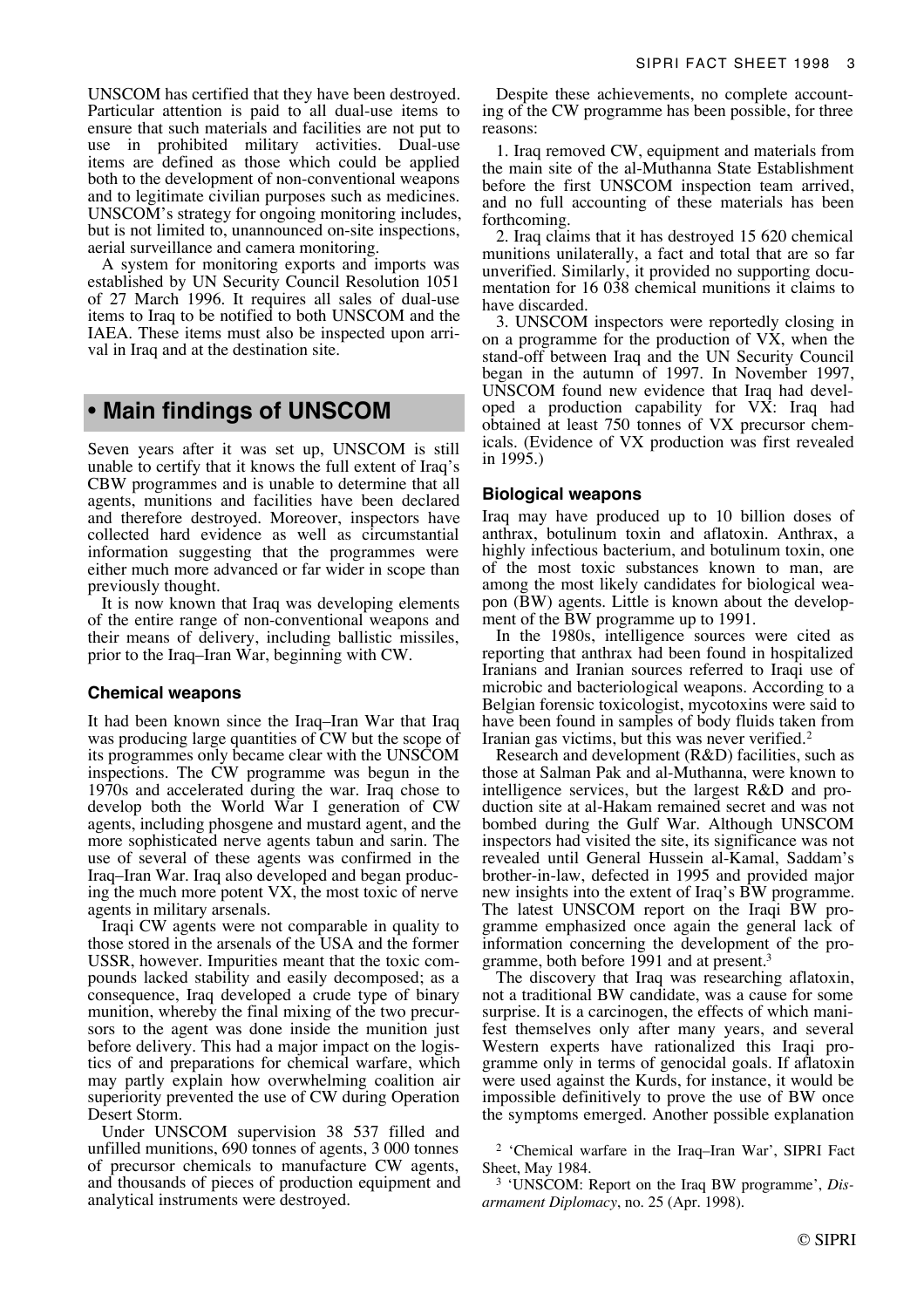is its potential use as an immune suppressant, making victims more susceptible to other agents. However, the aflatoxin declaration may also hide other aspects of Iraq's BW programme: according to Iraq's depositions, the production programme never production programme never encountered any mishap (as other parts of the BW programme had) and, to judge from the declared timeframe for the total amount produced, production could never have stopped, even for cleaning of the equipment. This raises the suspicion that Iraq declared an excessive amount of aflatoxin in order to disguise the fact that other, more destructive agents had been produced in greater quantities.

The Iraqi research programme focused on other which the UNSCOM mandate is a part. agents as well—camel pox, gas gangrene and bubonic plague—and included animal and, on the basis of circumstantial evidence collected by UNSCOM, possibly even human testing. This is still a significant issue which requires clarification. It is not difficult to imagine that Iraq has hidden quantities of freeze-dried organisms from its BW programme or that it would be able to resurrect its research and production programme quickly.

A variety of BW delivery systems were developed, including 155-mm artillery shells, 122-mm rockets, 166 aircraft bombs, 25 warheads for the al-Hussein ballistic missile intended for use with the three main BW agents (noted above) discovered by UNSCOM, and an experimental spray tank converted from drop tanks, which could have held 2000 litres of anthrax. The delivery systems may still have been primitive and therefore ineffective, but it is only UNSCOM and, before its establishment, the Persian Gulf War that halted further development of Iraq's delivery systems.

Iraq had an advanced technological and industrial base for a developing country but was forced to rely heavily on imports to build production facilities and obtain materials for its CW and BW. Western companies were deeply involved in the design and construction of plants and in the sale of relevant equipment and precursor chemicals. Some companies continued to deal with Iraq after certain supplier countries began establishing export controls in 1984 following the first reports of Iraqi use of CW, and were subsequently convicted in court. Countries from the former Warsaw Treaty Organization were involved in the training of troops in an NBC environment and supplied medical and other protective equipment. Iraq's ability to acquire these goods was certainly facilitated by widespread prejudice against Iran, which was considered the greater threat by many countries.

### **• The present crisis**

### **Disclosure and access**

Since October 1997, fresh conflict has been building up between UNSCOM and the Iraqi Government and may now be escalating towards a new round of military violence.

Under Resolution 687, Iraq is required to provide UNSCOM with a full, final and complete disclosure (FFCD) of all aspects of its programmes to develop non-conventional weapons, to include such factors as locations, facilities, components and any other information necessary to account for these programmes. UNSCOM was to be allowed '*unconditional and unrestricted access to all areas, facilities, equipment and records'*, that is, not only to the facilities and locations declared by the Iraqi Government, but also to facilities and locations designated by UNSCOM itself. Economic sanctions were also intended to force Iraq to comply with the terms of the cease-fire, of

With some obstruction and difficulties at particular sites, UNSCOM succeeded in gaining access to the sites it wished to inspect. In the autumn of 1997, however, in contravention of the UN resolutions and as a challenge to UNSCOM's mandate, Iraqi officials began to insist that some areas of Iraq should be offlimits to the UNSCOM inspectors. In October, after denying the inspectors access to suspected sites for several months and generally refusing to cooperate with the UNSCOM operations, Baghdad expelled all seven US members of an UNSCOM inspection team and branded them as spies working under false pretexts.

After Russian assurances and diplomatic intervention and a reconfiguration of the UNSCOM inspection team, Iraq agreed to the continuation of UNSCOM's work. This was not to last. In December 1997 a new crisis developed when inspectors were denied access to eight of Saddam's presidential sites on the basis that these were 'sovereign territory' and thus beyond the prerogative of the UN. The presidential sites were **Export controls**<br> **Export controls**<br> **Export controls**<br> **Export controls**<br> **Export controls** 

In a final effort to avoid another military confrontation, UN Secretary-General Kofi Annan received a mandate from the UN Security Council to seek a diplomatic settlement on the issue of inspection of the presidential sites. A Memorandum of Understanding (MOU) between the UN and the Republic of Iraq, signed in Baghdad on 23 February 1998, reaffirmed the commitments made by the Iraqi Government to cooperate fully with UNSCOM and the IAEA and to accord their inspection teams *'immediate, unconditional and unrestricted access'.* UNSCOM is nevertheless required under the MOU *'to respect the legitimate concerns of Iraq relating to national security, sovereignty and dignity'* in the performance of its mandated tasks.

Eight presidential sites are explicitly placed under a specific regime agreed upon in the MOU—the Republican Palace site, the Radwaniyah and Sijood presidential sites (all in Baghdad), and the Tikrit, Thartar, Jabal Mahhul, Mosul and Basrah presidential sites. (The perimeters of these sites were surveyed and recorded immediately before Annan's visit to Iraq.) Under the special procedures for the eight sites, a Special Group consisting of experts from UNSCOM and the IAEA and senior diplomats appointed by the UN Secretary-General was set up. It was to operate under established UNSCOM and IAEA procedures but additional procedures as outlined under the MOU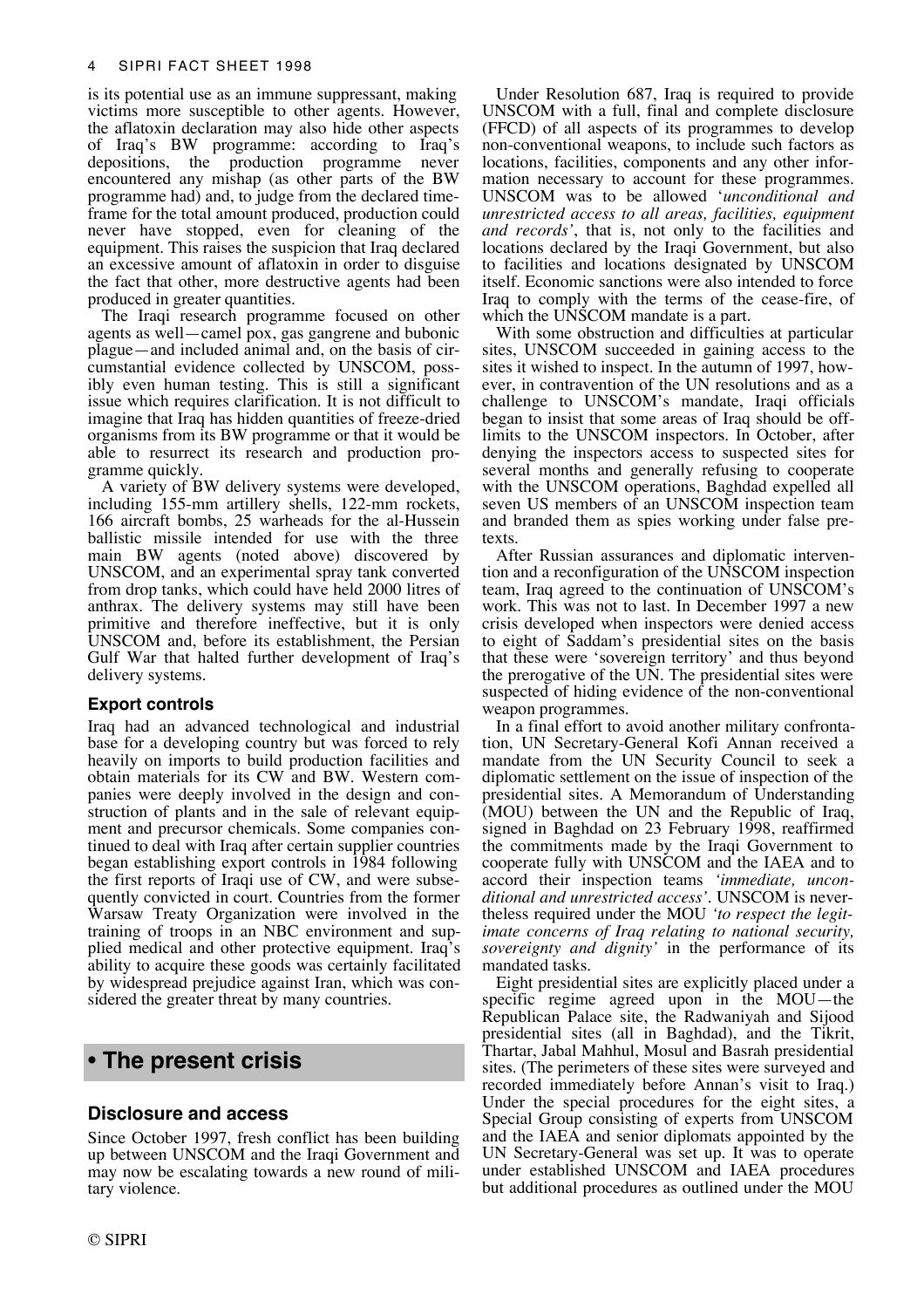were to be observed. The UN Secretary-General would also be charged with submitting the inspections report received from the Executive Chairman of UNSCOM to the Security Council.

The MOU averted the use of military force, the risks here being especially serious because precise information concerning the storage location of residual stores of CBW, precursors and related equipment was lacking. The highest Iraqi authorities confirmed and re-established the principle of unrestricted access and the presidential sites can be thoroughly investigated. However, since the crisis began in October 1997, Iraq would have had ample time to remove any suspected stores of CBW, precursors and related equipment from the locations—the presidential sites in particular—which UNSCOM had planned to investigate. At the presidential sites, the principle of unannounced and surprise inspections is probably lost, as the arrival of senior diplomats will operate as an early warning to Iraq. Problems are likely to emerge again when UNSCOM teams close in on undeclared sites or facilities, as Iraqi cooperation is only forthcoming for declared sites and capabilities; obstruction has mainly occurred when UNSCOM teams have sought access to undeclared locations and capabilities. Finally, the authority of UNSCOM may have been undermined by the opening of a parallel diplomatic channel to the Iraqi leadership and the possibilities it offers to exploit the political divisions inside the Security Council.

By late summer 1998, the MOU had unravelled. In June, fragments of missiles unilaterally destroyed by Iraq and discovered by UNSCOM inspectors were suspected to bear traces of the nerve agent VX. On 18 July, Iraq reportedly refused to turn over to UNSCOM inspectors a document believed to contain vital information about Iraq's non-conventional weapon programme during the Iraq–Iran War. On 21 July, Iraq issued a warning to the effect that it would no longer accept what it termed 'excuses or pretexts' for prolonging the sanctions regime.

Finally, on 7 August 1998, talks between Richard Butler, the Executive Chairman of UNSCOM, and Iraqi officials collapsed following Iraqi allegations that the inspections were really a ploy by the USA to oust the Iraqi regime. In response to UNSCOM's desire to establish a 'road map', which would set out a four- or five-week timetable for completing the task of destroying Iraq's remaining non-conventional weapon capabilities, Iraq demanded an immediate end to the inspections and the lifting of sanctions, stating that it had fulfilled its obligations and had nothing further to reveal to UNSCOM. Cooperation between the two parties was frozen on Iraq's initiative. Following a week-long suspension of inspections, the Security Council, on 17 August, authorized the UNSCOM inspectors to resume work in Iraq regardless.

On 26 August the resignation of Scott Ritter, an experienced weapon inspector, from UNSCOM was announced. Ritter stated his reason for resigning as a lack of determination on the part of the USA and the UN Security Council to enforce the UN resolutions to disarm Iraq and noted the support that China, France and Russia had expressed for an easing of UNSCOM inspection demands. (Both France and Russia would benefit from an end to sanctions on Iraq: it owes France \$5 billion and Russia \$7 billion. Such debts cannot be repaid until sanctions are lifted and Iraq regains a share of its oil revenue.)

After Ritter's resignation, Iraq demanded a review of the sanctions and continued to refuse to cooperate with UNSCOM inspectors, although it stated that monitoring of previously inspected sites would be permitted, called for a restructuring of UNSCOM and requested that UNSCOM's headquarters be moved to Geneva from New York.

On 10 September, the UN Security Council suspended its regular reviews of the sanctions against Iraq, citing Iraq's failure to cooperate with UNSCOM inspectors as the reason. In turn, the Iraqi Parliament, after meeting in an emergency session on 15 September, voted to end all cooperation with the UN inspectors unless the UN renewed its regular reviews of sanctions. On 28 September, Iraq made clear that it had no intention of resuming full cooperation with UNSCOM inspectiors in the near future. Iraqi Deputy Prime Minister Tariq Aziz and UN Secretary-General Kofi Annan met to discuss proposals for resuming the sanctions reviews; however, Aziz dismissed the inspections as 'provocations'.

#### **The VX issue**

VX is an extremely toxic nerve agent. First synthesized in the 1950s, it belongs to the second generation of nerve agents. Following successful production of the first-generation nerve agents tabun and sarin, Iraq launched a large-scale effort to produce VX in the late 1980s. R&D began in 1985 and production is known to have taken place in 1987–88 and possibly up to 1990.

Iraq only admitted to large-scale VX activities in 1995, when UNSCOM presented Iraqi officials with evidence of it. As with many other aspects of Iraq's CBW-related activities, no comprehensive picture of this programme exists. Iraq declared 3.9 tonnes of VX as having been produced and destroyed unilaterally (without UNSCOM supervision). UNSCOM believes this to be a gross understatement as it uncovered evidence of the import of precursors sufficient for the production of 200 tonnes. UNSCOM was able to verify production only for the years 1987–88, but found evidence that the manufacture of precursors continued into 1989, after the production of VX had, according to Iraq's declarations, already stopped. Furthermore, Iraq stated that its programme was unsuccessful because it had not resolved the inherent instability of the nerve agent. UNSCOM, however, found traces of a VX stabilizer through sampling. Iraq had also acquired very sophisticated technology for VX production, which undermined its claim of failure.

To resolve the discrepancies, UNSCOM conducted a technical evaluation meeting with Iraqi officials on 2–6 February 1998. The outcome was highly unsatisfactory as Iraq continued to misrepresent the VX programme, to withhold vital information and to rely on unsupported individual statements. UNSCOM experts concluded that before the invasion of Kuwait Iraq had been able to produce 50–100 tonnes of VX.

Up to June 1998, UNSCOM had not found evidence that Iraq had weaponized its VX, and Iraq continued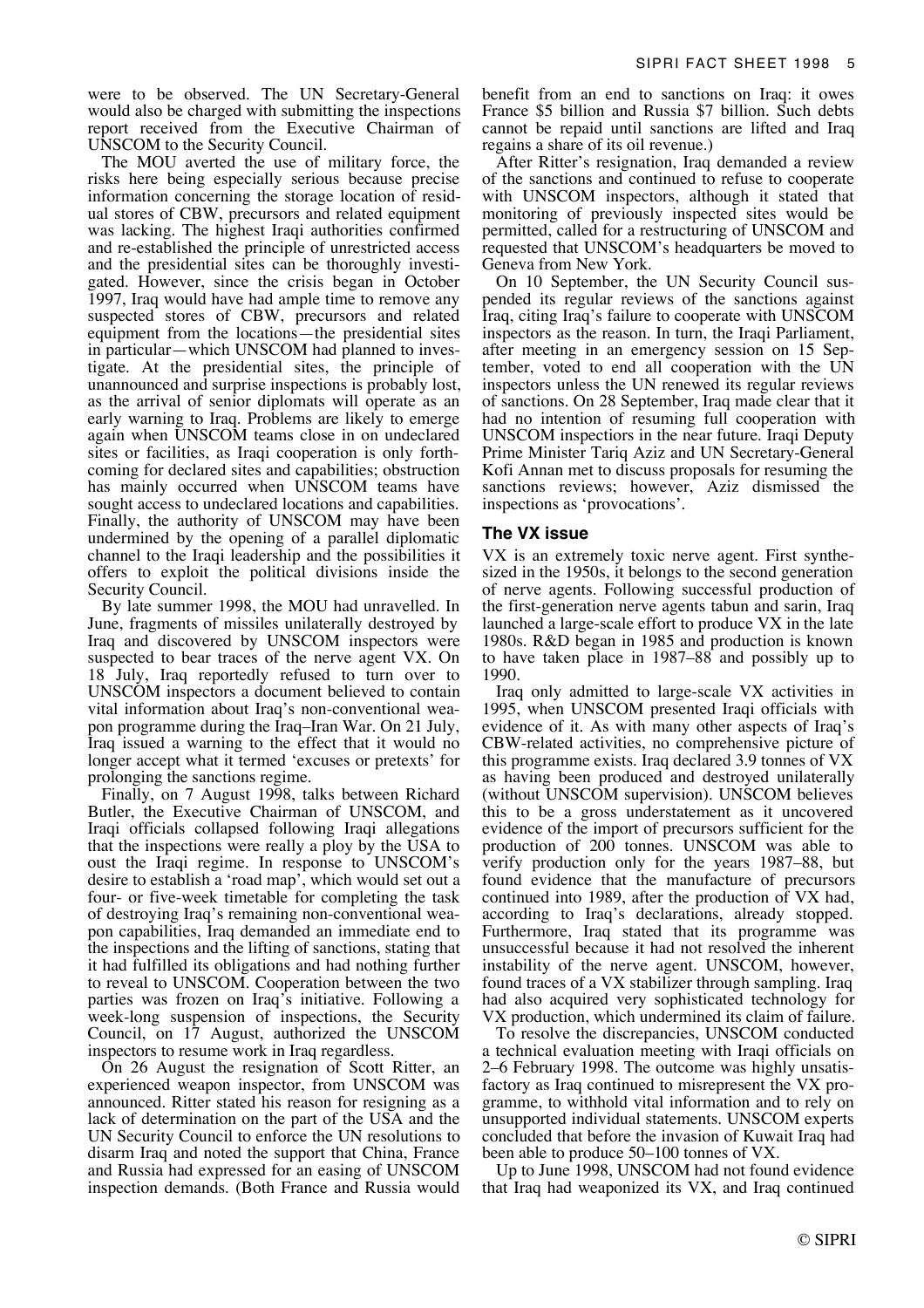to insist that it had not done so. However, in June a US laboratory reported to UNSCOM that it had detected the presence of degradation products of VX and a stabilizer in some samples of missile warhead pieces recovered by UNSCOM inspectors. Although subsequent tests by French and Swiss laboratories on other pieces of warheads failed to confirm these results, this evidence of Iraqi deception had a major impact on the discussions about lifting the economic sanctions and contributed significantly to the current stand-off between the Security Council and Iraq.

### **Economic sanctions** security situation.

The UNSCOM experience is unique in the history of arms control and disarmament. The Security Council mandate, which includes the comprehensive destruction of Iraq's NBC weapons and related infrastructure and the establishment of a long-term monitoring system to prevent prohibited activities in future, created the most intrusive verification regime ever. However, no guarantee can be given yet that the full extent of Iraq's CBW programmes is known. This inability to certify Iraq as free from non-conventional weapons and weapon capability is a key issue in the continuance of economic sanctions against the country.

Economic sanctions in Iraq take the form of an embargo on the sale of its oil, the import of food and medicines being permitted for humanitarian reasons. Iraq is allowed to export oil up to a value of \$5.2 billion every six months and use the proceeds to purchase humanitarian goods. Sanctions can be lifted only when UNSCOM can certify that the Iraqi NBC weapon programmes and their component agents and equipment have been destroyed. Iraq continues to push for a comprehensive review of the sanctions, maintaining that it has complied with UN resolutions since 1991.

Iraq has demanded a comprehensive review of sanctions to demonstrate that some aspects of inspections, such as nuclear weapons, should be moved from an active inspection phase to a monitoring phase. The UK and the USA fear that this would create a dangerous precedent for the continued inspection of chemical and biological weapons.

# **• UNSCOM's future**

At the time of writing (September 1998), the future of UNSCOM is uncertain. While it is clear that Saddam Hussein has not complied fully with the terms of Resolution 687 and may still harbour significant nonconventional weapon capabilities, it is not clear that the UN Security Council has the will to continue to force him to comply. Moreover, if UNSCOM is not able to carry out the full range of its activities on the ground, information on Iraqi weapon programmes will be more difficult to acquire, leading to concerns that Saddam will find it easier to conceal his weapon programmes.

What does the Iraq experience tell us about future arms control regimes and about the international community's ability to respond to a clear proliferation

threat, and what are the possible implications of the current crisis for the Middle East?

For the Middle East, Iraq's continuing possession of non-conventional weapons makes it difficult to envisage other Middle Eastern states acceding to international arms control treaties which would constrain their ability to retaliate. Although there are several other factors which make the acceptance of these treaties by all countries in the region difficult, the Iraq situation is one of the most serious. This cannot be regarded with equanimity by anyone who seeks to develop an arms control response to the Middle East

More generally, the Iraq experience makes it difficult for the international community to give assurances to other states that they will receive the protection they are supposedly afforded by arms control treaties in return for giving up non-conventional weapons. This is the result of the failure to take prompt retaliatory action to Iraq's violation of international laws and agreements concerning the use of CW during the Iraq–Iran War, of which the evidence was clear. Although the world's refusal to assist Iran may have made sense to some at that time, given countries' particular views of the Iranian regime, it weakened international arms control regimes as security alternatives to the unilateral acquisition and use of these weapons by individual states.

Looking to the future, some observers believe that a change of regime in Iraq may be the only outcome which will offer any prospect that the problem of its non-conventional weapons will be solved. Sanctions remain in effect and are likely to continue for some time, but they have proved porous in the past, especially in the face of declining international cohesion with respect to the desire to punish an aggressor. Moreover, sanctions on dual-use items are very difficult to enforce in the absence of a total ban on the trade in any such items with the target country. This is especially disturbing as these are among the very technologies which are likely to be critical to any attempt by Saddam to recreate his non-conventional weapon capabilities. Without UNSCOM inspectors on the ground to monitor Iraq's use of such technologies they have much more latitude to divert them to prohibited purposes.

Meanwhile, in the view of some, the UK and the USA seem to be reserving to themselves the right to strike at Iraq if they suspect that it is going, among other crimes, to develop or deploy non-conventional weapons. While they also reserved that right under the UNSCOM regime, they were constrained somewhat by the political need to act within the UN framework, particularly in seeking Security Council backing for their actions.

Perhaps most important, it seems that the UNSCOM experience has reinforced the old lesson that it is difficult to stop a determined proliferator in the absence of a strong international will to do so. This is likely to become even more the case because the technologies upon which proliferation depends are becoming more accessible around the world. Moreover, we are moving into an era when sub-state actors will be able to acquire these technologies if they are determined enough. In the face of such realities the need for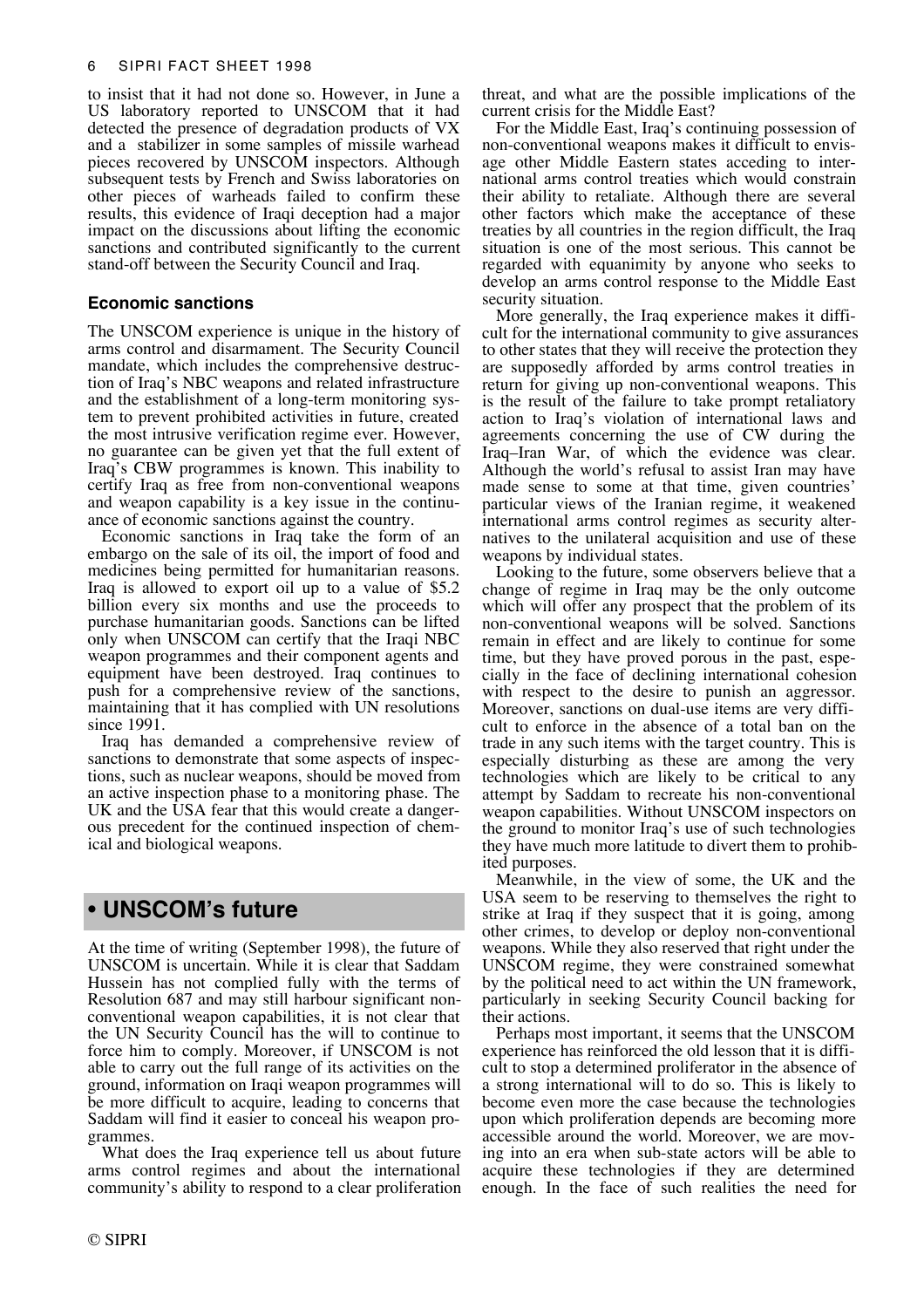united action is ever greater, but unanimity seems to be more and more difficult to achieve as individual nations seek either to profit from these situations or to take unilateral steps which they hope will assure their own security, even if such actions result in a weakening of the international non-proliferation regime and consequent greater insecurity for others.

At the same time we should not be blind to the real achievements of UNSCOM. The world, and particularly the UN, has learned a great deal about how to set up and run an effective intrusive inspection and monitoring regime—Saddam has provoked the crises precisely because UNSCOM was uncovering evidence of his weapon programmes, despite considerable and elaborate efforts on his part to prevent that. He would hardly have gone to the brink of war if UNSCOM had not been doing a good job. Moreover, whatever the future may bring, Saddam has not posed a threat to the world for seven years and his efforts to build his weapon programmes have probably been set back many years by UNSCOM.

The basic problem, however, lies not so much at the technical as at the political level. The UNSCOM experience seems to demonstrate that the international will to constrain a determined proliferator is difficult to sustain indefinitely.

The fundamental issue is the policy pursued by the present Iraqi President and his regime. Iraq inhabits a difficult neighbourhood, but there is no reason to expect that another Iraqi regime would necessarily follow the particular policies Saddam has chosen to adopt. Although the international community has been reluctant, and for good reason, to endorse any policy of bringing about a change of regime, it may be time for the world to confront the limitations of an anachronistic interpretation of Article 2, paragraph 7 of the UN Charter. The principle of non-intervention should not prejudice the application of enforcement measures under Chapter VII of the Charter.

The costs of such multilateral intervention may be high, but the costs of not intervening may be higher.

### • **Chronology of events** 7 Aug. Iraqi General Hussein al-Kamal pro-

|      |              |                                         |             | vides evidence of the production of   |
|------|--------------|-----------------------------------------|-------------|---------------------------------------|
| 1921 |              | Iraq is created under King Faisal I of  |             | VX by Iraq                            |
|      |              | the Hashemite family                    | 1996 20 May | Iraq signs UNSC Resolution 986,       |
|      | 1958 14 July | Hashemite monarchy is overthrown        |             | worth \$2 billion every six months    |
|      | 1968 17 July | Ba'ath Party seizes control of Iraq     | 1997 2 Nov. | Evidence of development of VX is      |
|      | 1979 16 July | Saddam Hussein becomes president        |             | found                                 |
|      | 1980 22 Sep. | Iraq attacks Iran                       | 29 Oct.     | Seven US members of UNSCOM are        |
|      | 1984 26 Mar. | A UN document, S/16 433, cites the      |             | expelled by Iraq                      |
|      |              | use of CW for the first time, referring | 12 Dec.     | UNSCOM is denied access to eight      |
|      |              | to an event in 1983                     |             | presidential sites                    |
|      | 1988 16 Mar. | Saddam attacks Halabja with CW          | 1998 1 Feb. | Oil-for-food' deal increased<br>to    |
|      | 8 Aug.       | Iraq-Iran War ends                      |             | \$5.2 billion every six months        |
|      | 1990 2 Aug.  | Iraq invades Kuwait                     | 23 Feb.     | UN and Iraq sign a memorandum of      |
|      | 6 Aug.       | Economic sanctions are imposed on       |             | understanding (MOU)                   |
|      |              | Iraq                                    | 2 Mar.      | UNSC Resolution 1154; endorsement     |
|      | 1991 21 Feb. | Iraq is ejected from Kuwait by a US-    |             | of the MOU                            |
|      |              | led international coalition             | 24 June     | US laboratory reported to have found  |
|      | 3 Apr.       | UN.<br>Security<br>Council<br>adopts    |             | traces of VX degradation products on  |
|      |              | Resolution 687                          |             | samples from missiles unilaterally    |
|      | 19 Apr.      | UN Security Council approves estab-     |             | destroyed by Iraq                     |
|      |              | lishment of UNSCOM with a man-          | 7 Aug.      | Talks between Richard Butler and      |
|      |              | date to inspect the destruction of      |             | Iraq collapse                         |
|      |              | Iraqi CBW and monitor Iraq's com-       | 17 Aug.     | UNSCOM is authorized by the UN        |
|      |              | pliance with its obligations under the  |             | to resume inspections in Iraq         |
|      |              | cease-fire agreement                    |             | 26 Aug. UNSCOM weapon inspector Scott |
|      | 19 Apr.      | Rolf Ekéus of Sweden appointed          |             | Ritter resigns                        |
|      |              | Executive Chairman of UNSCOM            | 10 Sep.     | UN suspends regular review of         |
|      | 1 May        | 20 other members appointed to           |             | economic sanctions on Iraq            |
|      |              | <b>UNSCOM</b>                           | 15 Sep.     | Iraq's Parliament votes to end all    |
|      | 1995 14 Apr. | UN Security Council adopts Resolu-      |             | cooperation with UNSCOM               |
|      |              | tion 986 (the 'oil-for-food' pro-       |             |                                       |
|      |              | gramme), not accepted by Iraq           |             |                                       |

- 
- 
- - 29 Oct. Seven US members of UNSCOM are expelled by Iraq
	- 12 Dec. UNSCOM is denied access to eight presidential sites
	-
	-
	- of the MOU<br>
	24 June US laboratory reported to have found
	- traces of VX degradation products on samples from missiles unilaterally destroyed by Iraq
	- 7 Aug. Talks between Richard Butler and Iraq collapse
	- 17 Aug. UNSCOM is authorized by the UN to resume inspections in Iraq
	-
	-
	-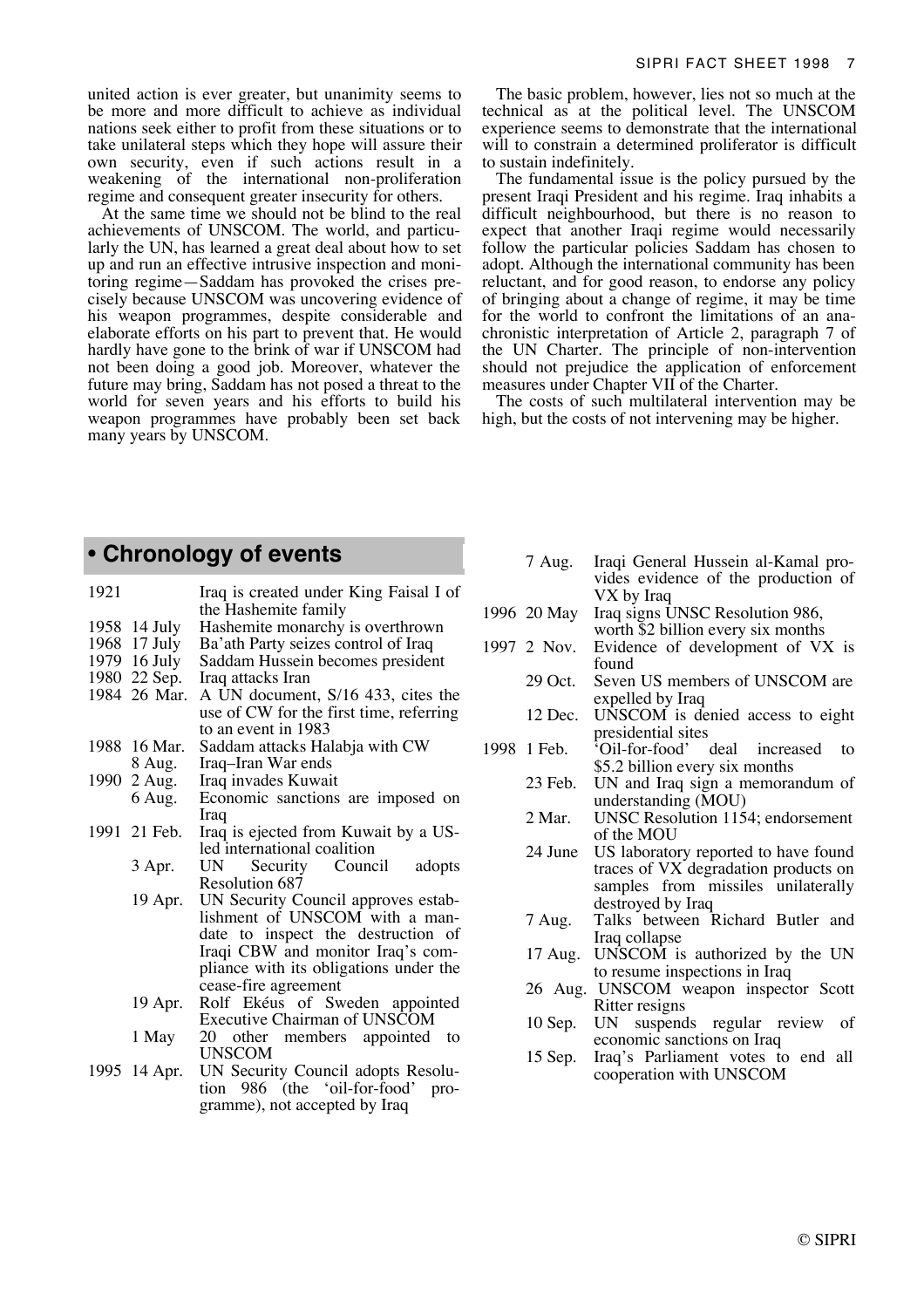## **• The Iraqi non-conventional weapon programmes: summary tables**

### **destruction of: 1. Holdings declared by Iraq**\*

| Anthrax                                 | 8 400 litres  | • 38 537 filled and empty CW munitions          |
|-----------------------------------------|---------------|-------------------------------------------------|
| Botulinum toxin                         | 19 000 litres | • 480 000 litres (690 tonnes) of CW agents      |
| Clostridium (gas gangrene) 3 400 litres |               | $\bullet$ > 3 000 tonnes of precursor chemicals |
| Aflatoxin                               | 2 200 litres  | • 8 types of delivery systems                   |
| Ricin                                   | 10 litres     | • The al-Hakam BW production facility           |

#### **2. BW munitions** • 48 Scud missiles

| Scud missile warheads (al-Hussein) | 25  |
|------------------------------------|-----|
| anthrax                            | 5   |
| botulinum toxin                    | 16  |
| aflatoxin                          |     |
| Aerial bombs                       | 157 |
| anthrax                            | 50  |
| botulinum toxin                    | 100 |
| aflatoxin                          |     |
| Aerial dispensers                  |     |
|                                    |     |

### **3. Other munitions tested for BW**

- 155-mm artillery shells 83 Scud missiles
- 
- 
- 

#### **1. Holdings declared by Iraq**

| Mustard gas                            | $500 - 600$ tonnes |
|----------------------------------------|--------------------|
| G agents (sarin, tabun) 100–150 tonnes |                    |
| $V X^{**}$                             | $50-100$ tonnes    |

- Aerial bombs (of which 3 contained VX)
- 
- 
- 

| Scud B (300-km range)                            | 819 operational        | $\bullet$ 20 R-1   |
|--------------------------------------------------|------------------------|--------------------|
| al-Hussein (650-km range)                        | in development         | $\cdot$ 40–70      |
| al-Abbas (950-km range)                          | in development         | $\bullet$ Signific |
| SS-21 short-range ballistic missile              |                        | $\bullet$ Signific |
| launcher turned over to UNSCOM                   |                        | rounds             |
| in 1995                                          |                        |                    |
| al-Samoud missile (150-km range) permitted under |                        |                    |
|                                                  | <b>UNSC</b> Resolution |                    |
|                                                  | 687                    |                    |

\* In addition 39 tonnes of growth medium required for BW production were imported in 1988, of which 17 tonnes remain unaccounted for. The litre unit, however, gives no indication of the concentration of the agent in the slurry.

duced before 1990. Iraq declared 3.9 tonnes produced between 1988 and 1990 and unilaterally destroyed.

# **Biological weapons In the past six years (as of February 1998), UNSCOM has destroyed or supervised the**

- 
- 
- 
- 
- 
- 
- $\bullet$  6 operational mobile launchers
- 28 operational fixed launch pads
- $\cdot$  32 fixed launch pads under construction
- $\cdot$  30 chemical warheads
- 14 conventional warheads
- Other related equipment

#### Iraq claims to have unilaterally destroyed all its **missiles, but UNSCOM has only been able to verify the destruction of:**

- 
- Artillery rockets 9 mobile launchers
- MiG-21 drone 426 pieces of CW production equipment
- Aerosol generators 91 pieces of related analytical instruments

### **Chemical weapons Iraq claims to have consumed 2870 tonnes of CW agent in the period 1981–88, but UNSCOM has not been able to verify this.**

#### The following items remain unaccounted for:

- **2. CW munitions** Scud missile components, warheads and propellant
	- 17 tonnes of growth media for the production of BW agents
- Aerial spray dispensers  **1 122-mm rocket containing VX** Items of CW production equipment
- 120-mm rockets **•** 120-mm rockets 120-mm rockets 120-mm rockets 120-mm rockets 120-mm rockets 120-mm **· 120-mm · 120-mm · 120-mm · 120-mm · 120-mm · 120-mm · 120-mm · 120-mm · 120-mm · 120-mm** 
	- 750 tonnes of VX precursors
- **Ballistic missiles** 100 al-Hussein missiles
	- 31 000 CW munitions
	- $\cdot$  20 R-17 Scud-B-type missiles
	- 40–70 CBW-capable missile warheads
	- Significant quantities of biological warfare agents
	- Significant quantities of 155-mm ammunition

#### **Sources**

• http://www.un.org/Depts/unscom/achievement.htm

<sup>\*\*</sup> UNSCOM estimates that 50–100 tonnes were pro-<br>\*\* UNSCOM estimates that 50–100 tonnes were prohtml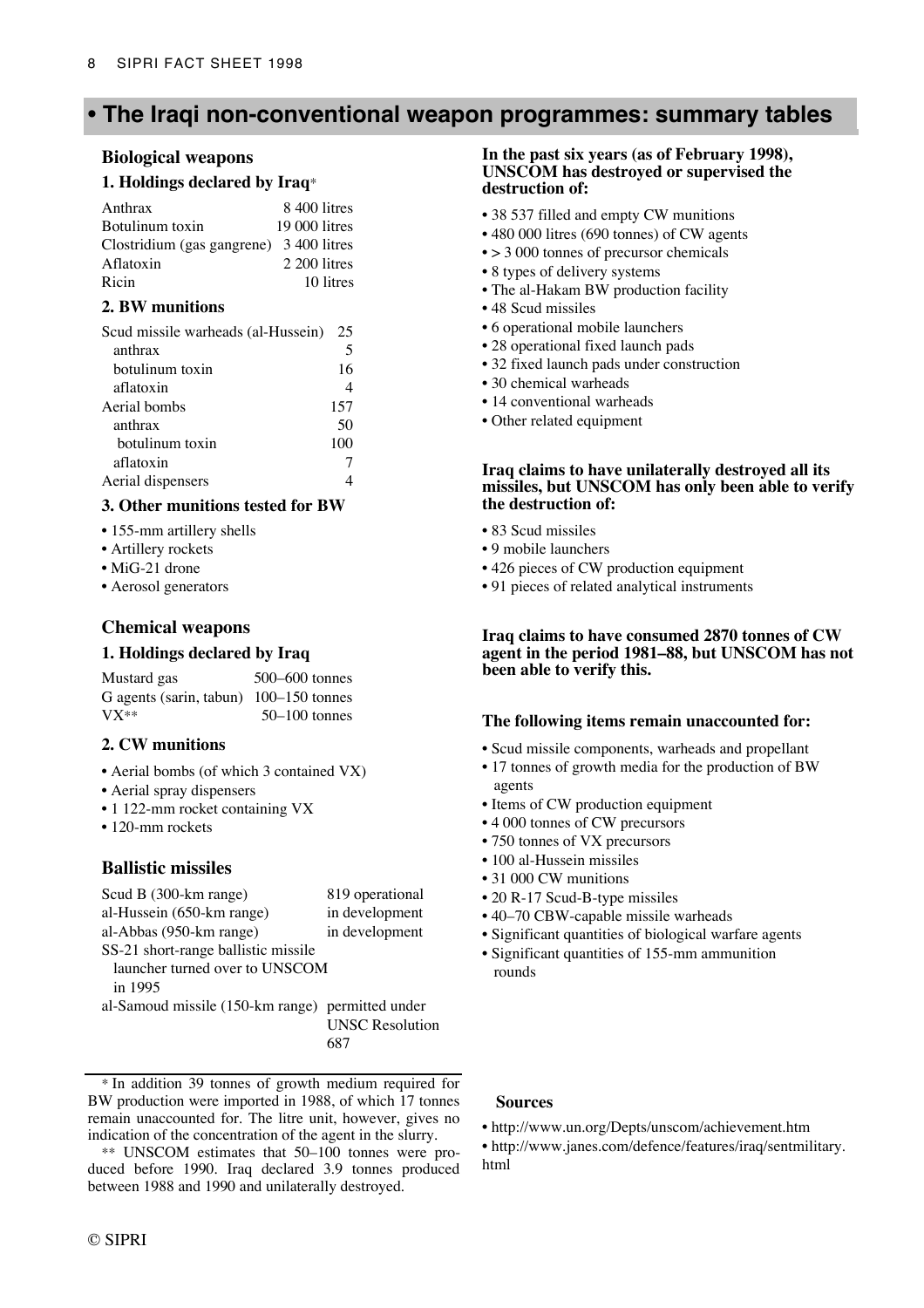### **• Extracts from UN Security Council Resolution 687 (1991)**

Adopted by the Security Council at its 2981st meeting, on 3 April 1991

The Security Council . . .

 $\mathcal{C}_{0}^{(n)}$ 7. Invites Iraq to reaffirm unconditionally its obligations under the Geneva Protocol for the Prohibition of the Use in War of Asphyxiating, Poisonous or Other Gases, and of Bacteriological Methods of Warfare, signed at Geneva on 17 June 1925, and to ratify the Convention on the Prohibition of the Development,<br>Production and Stockpiling of Bacteriological Stockpiling of Bacteriological (Biological) and Toxin Weapons and on Their Destruction, of 10 April 1972;

8. Decides that Iraq shall unconditionally accept the destruction, removal, or rendering harmless, under international supervision, of:

(*a*) all chemical and biological weapons and all stocks of agents and all related subsystems and components and all research, development, support and manufacturing facilities;

(*b*) all ballistic missiles with a range greater than 150 km and related major parts, and repair and production facilities;

9. Decides, for the implementation of paragraph 8 above, the following:

(*a*) Iraq shall submit to the Secretary-General, within fifteen days of the adoption of the present resolution, a declaration of the locations, amounts and types of all items specified in paragraph 8 and agree to urgent, on-site inspection as specified below;

(*b*) the Secretary-General, in consultation with the appropriate Governments and, where appropriate, with the Director-General of the World Health Organization, within forty-five days of the passage of the present resolution, shall develop, and submit to the Council for approval, a plan calling for the completion of the following acts within forty-five days of such approval:

(i) the forming of a Special Commission, which shall carry out immediate on-site inspection of Iraq's biological, chemical and missile capabilities, based on Iraq's declarations and the designation of any additional locations by the Special Commission itself;

(ii) the yielding by Iraq of possession to the Special Commission for destruction, removal or rendering harmless, taking into account the requirements of public safety, of all items specified under paragraph 8(*a*) above, including items at the additional locations designated by the Special Commission under paragraph  $9(b)(i)$  above and the destruction by Iraq, under the supervision of the Special Commission, of all its missile capabilities, including launchers, as specified under paragraph 8(*b*) above;

(iii) the provision by the Special Commission of the assistance and cooperation to the Director-General of the International Atomic Energy Agency required in paragraphs 12 and 13 below;

10. Decides that Iraq shall unconditionally undertake not to use, develop, construct or acquire any of the items specified in paragraphs 8 and 9 above and requests the Secretary-General, in consultation with the Special Commission, to develop a plan for the future ongoing monitoring and verification of Iraq's compliance with this paragraph, to be submitted to the Security Council for approval within one hundred and twenty days of the passage of this resolution;

11. Invites Iraq to reaffirm unconditionally its obligations under the Treaty on the Non-Proliferation of Nuclear Weapons of 1 July 1968;

12. Decides that Iraq shall unconditionally agree not to acquire or develop nuclear weapons or nuclearweapons-usable material or any subsystems or components or any research, development, support or manufacturing facilities related to the above; to submit to the Secretary-General and the Director-General of the International Atomic Energy Agency within fifteen days of the adoption of the present resolution a declaration of the locations, amounts, and types of all items specified above; to place all of its nuclear-weapons-usable materials under the exclusive control, for custody and removal, of the International Atomic Energy Agency, with the assistance and cooperation of the Special Commission as provided for in the plan of the Secretary-General discussed in paragraph  $\hat{9}(b)$  above; to accept, in accordance with the arrangements provided for in paragraph 13 below, urgent on-site inspection and the destruction, removal or rendering harmless as appropriate of all items specified above; and to accept the plan discussed in paragraph 13 below for the future ongoing monitoring and verification of its compliance with these undertakings;

13. Requests the Director-General of the International Atomic Energy Agency, through the Secretary-General, with the assistance and cooperation of the Special Commission as provided for in the plan of the Secretary-General in paragraph 9(*b*) above, to carry out immediate on-site inspection of Iraq's nuclear capabilities based on Iraq's declarations and the designation of any additional locations by the Special Commission; to develop a plan for submission to the Security Council within forty-five days calling for the destruction, removal, or rendering harmless as appropriate of all items listed in paragraph 12 above; to carry out the plan within forty-five days following approval by the Security Council; and to develop a plan, taking into account the rights and obligations of Iraq under the Treaty on the Non-Proliferation of Nuclear Weapons of 1 July 1968, for the future ongoing monitoring and verification of Iraq's compliance with paragraph 12 above, including an inventory of all nuclear material in Iraq subject to the Agency's verification and inspections to confirm that Agency safeguards cover all relevant nuclear activities in Iraq, to be submitted to the Security Council for approval within one hundred and twenty days of the passage of the present resolution;<br>14. Takes note that the actions to be taken by Iraq in

paragraphs 8, 9, 10, 11, 12 and 13 of the present resolution represent steps towards the goal of establishing in the Middle East a zone free from weapons of mass destruction and all missiles for their delivery and the objective of a global ban on chemical weapons; . . .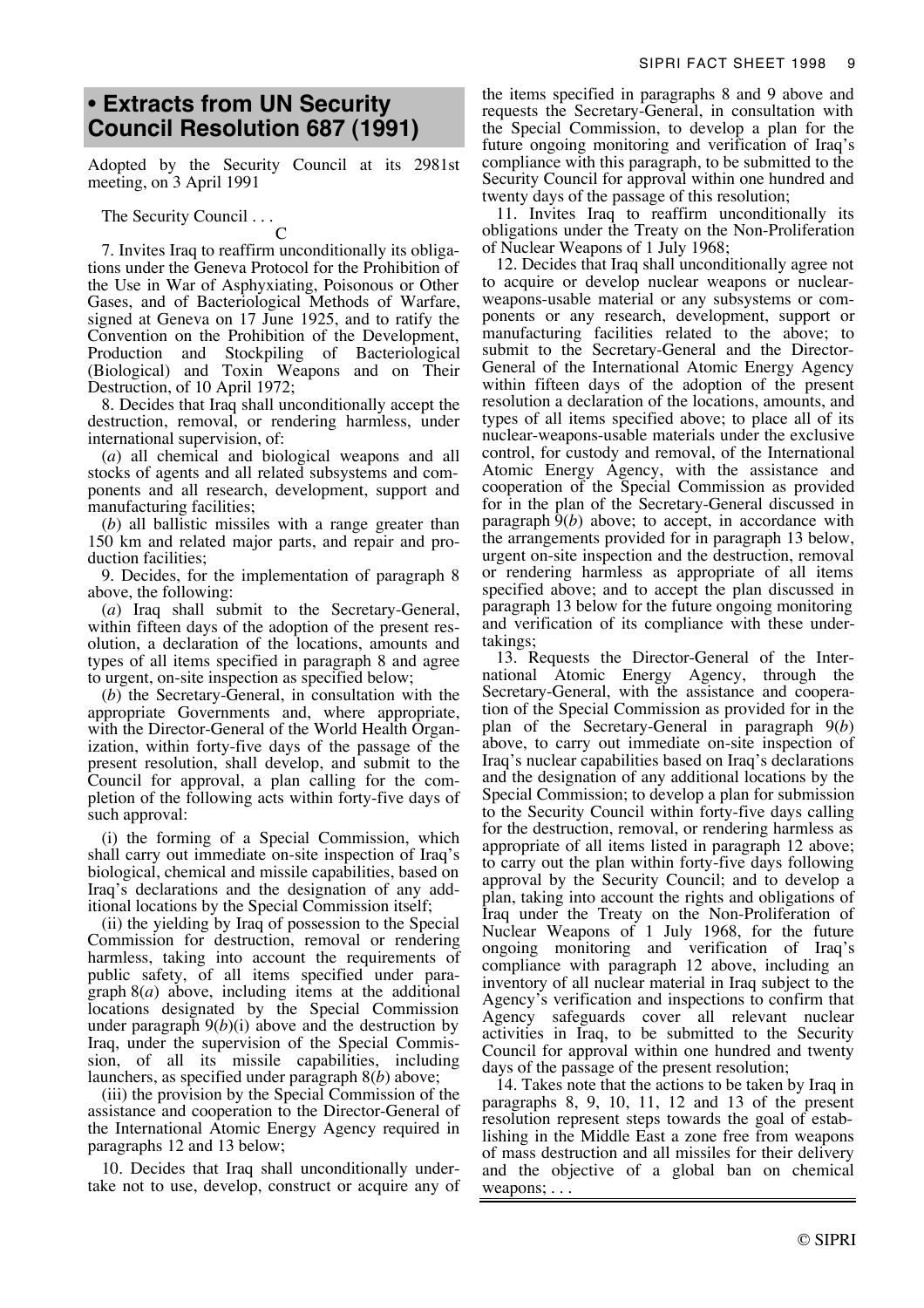#### **All editions of the SIPRI Yearbook are published by Oxford University Press.**

*SIPRI Yearbook 1991:World Armaments and Disarmament*

- Lundin, S. J. and Stock, T., 'Chemical and biological warfare: developments in 1990', pp. 85–112
- Karp, A., 'Ballistic missile proliferation', pp. 317–43 Urquhart, B., 'The role of the United Nations in the
- Iraq–Kuwait conflict in 1990', pp. 616–26 'UN Security Council resolutions on the Iraqi
- 
- Posen, B. P., 'Military mobilization in the Persian
- SIPRI Yearbook 1992: World Armaments and *Disarmament*
- Lundin, S. J., Stock, T. and Geissler, E., 'Chemical **United Nations documents** and biological warfare and arms control developments in 1991', pp. 147–82
- 'National and multinational inspections', Appendix Depts/unscom. 6A, pp. 183–86
- **Key resolutions** Pearson, F. S., Brzoska, M. and Crantz, C., 'The effects of arms transfers on wars and peace negotiations', pp. 399-415
- Heldt, B., Wallensteen, P. and Nordquist, K.-Å. 'Major armed conflicts in 1991', pp. 419, 430–31
- Ekéus, R., 'The United Nations Special Commission on Iraq', pp. 509–24
- 'UN Security Council Resolution 687, the cease-fire resolution', Appendix 13A, pp. 525–30
- *SIPRI Yearbook 1993: World Armaments and*
- Stock, T., 'Chemical and biological weapons: developments and proliferation', pp. 259–92
- Ekéus, R., 'The United Nations Special Commission on Iraq: activities in 1992', pp. 691–704
- 
- opments', pp. 315–42
- pp. 455–502<br>Trevan, T., 'UNSCOM: activities in 1993',
- 
- pp. 739–58<br>*SIPRI Yearbook 1995: Armaments, Disarmament and International Security*
- Stock, T., Geissler, E. and Trevan, T., 'Chemical and biological arms control', pp. 725–60
- SIPRI Yearbook 1996: Armaments, Disarmament and<br>International Security
- biological weapon developments and arms control',
- *SIPRI Yearbook 1997: Armaments, Disarmament and International Security*
- Zanders, J. P., Eckstein, S. and Hart, J., 'Chemical and biological weapon developments and arms control', pp. 437–68

**• Select list of references** *SIPRI Yearbook 1998: Armaments, Disarmament and International Security*

Zanders, J. P. and Hart, J., 'Chemical and biological **SIPRI Yearbooks** being pp. 457–89 between the settlements and arms control', pp. 457–89

#### **Other SIPRI publications**

- Manley, R. G., 'UNSCOM's experience with chemical warfare agents and munitions in Iraq', eds T. Stock and K. Lohs, *The Challenge of Old Chemical Munitions and Toxic Armament Wastes,* SIPRI Chemical & Biological Warfare Studies no. 16 (Oxford University Press: Oxford, 1997), pp. 241–52
- In security Council resolutions on the Haqi<br>invasion of Kuwait', Appendix 18A, pp. 627–35 Sheet, Apr. 1997
- Gulf conflict', pp. 639–54 'Chemical warfare in the Iraq–Iran War', SIPRI Fact<br>Sheet, May 1984 Sheet, May 1984

Most of the following documents may be traced from the UNSCOM home page, URL <http://www.un.org/

| tions', pp. $399 - 415$                                                            | S/RES/1154        | 2 Mar. 1998<br>Endorsement of                           |
|------------------------------------------------------------------------------------|-------------------|---------------------------------------------------------|
| Heldt, B., Wallensteen, P. and Nordquist, K.-Å.,                                   |                   | the MOU on access to Presidential                       |
| 'Major armed conflicts in 1991', pp. 419, 430–31                                   |                   | sites                                                   |
| Ekéus, R., 'The United Nations Special Commission                                  | <b>S/RES/1137</b> | 12 Nov. 1997 Condemnation of                            |
| on Iraq', pp. 509–24                                                               |                   | Iraq's imposition of travel ban                         |
| 'UN Security Council Resolution 687, the cease-fire                                | S/RES/1134        | Condemnation of<br>23 Oct. 1997                         |
| resolution', Appendix 13A, pp. 525–30                                              |                   | Iraq's behaviour, further sanctions                     |
| SIPRI Yearbook 1993: World Armaments and                                           |                   | threatened                                              |
| Disarmament                                                                        | S/RES/1115        | 21 June 1997 Condemnation of                            |
| Stock, T., 'Chemical and biological weapons: devel-                                |                   | Iraq's refusal to grant access and                      |
| opments and proliferation', pp. 259–92                                             |                   | interviews                                              |
| Ekéus, R., 'The United Nations Special Commission                                  | S/RES/1060        | 12 June 1996 Condemnation of                            |
| on Iraq: activities in 1992', pp. 691-704                                          |                   | Iraq's refusal to grant access to                       |
| SIPRI Yearbook 1994                                                                |                   | inspectors                                              |
| Stock, T. and de Geer, A., 'Chemical weapon devel-                                 | <b>S/RES/1051</b> | 27 Mar. 1996 Approval of export/                        |
| opments', pp. 315–42                                                               |                   | import monitoring mechanism for                         |
| Anthony, I. et al., 'Arms production and arms trade',                              | <b>S/RES/715</b>  | Iraq<br>11 Oct. 1991                                    |
| pp. 455-502                                                                        |                   | Approval of Ongoing<br>Monitoring and Verification Plan |
| Trevan, T., 'UNSCOM: activities in 1993',                                          | <b>S/RES/707</b>  | 15 Aug. 1991 Iraq compliance;                           |
| pp. 739–58                                                                         |                   | inspection flights; Iraq to provide                     |
| SIPRI Yearbook 1995: Armaments, Disarmament and                                    |                   | disclosures                                             |
| <b>International Security</b>                                                      | <b>S/RES/699</b>  | 17 June 1991 Iraq to be liable for                      |
| Stock, T., Geissler, E. and Trevan, T., 'Chemical and                              |                   | all costs associated with UNSCOM's                      |
| biological arms control', pp. 725–60                                               |                   | work                                                    |
|                                                                                    | <b>S/RES/687</b>  | 3 Apr. 1991 Cease-fire and                              |
| SIPRI Yearbook 1996: Armaments, Disarmament and                                    |                   | mandate of UNSCOM                                       |
| <b>International Security</b><br>Stock, T., Haug, M. and Radler, P., 'Chemical and | <b>S/RES/678</b>  | 29 Nov. 1990 Ultimatum/deadline                         |
| biological weapon developments and arms control',                                  |                   | set for Iraqi withdrawal from Kuwait                    |
| pp. 661–708                                                                        |                   | by 15 January 1991                                      |
|                                                                                    | <b>S/RES/660</b>  | 2 Aug. 1990<br>Condemnation of                          |
| SIPRI Yearbook 1997: Armaments, Disarmament and                                    |                   | the invasion of Kuwait and                              |
| <b>International Security</b>                                                      |                   | demanding the withdrawal of Iraqi                       |
| Zanders, J. P., Eckstein, S. and Hart, J., 'Chemical                               |                   | forces                                                  |
| and biological weapon developments and arms con-                                   | <b>S/RES/620</b>  | 26 Aug. 1988 Condemnation of                            |
| trol', pp. $437-68$                                                                |                   | the use of CW in the Iraq–Iran War                      |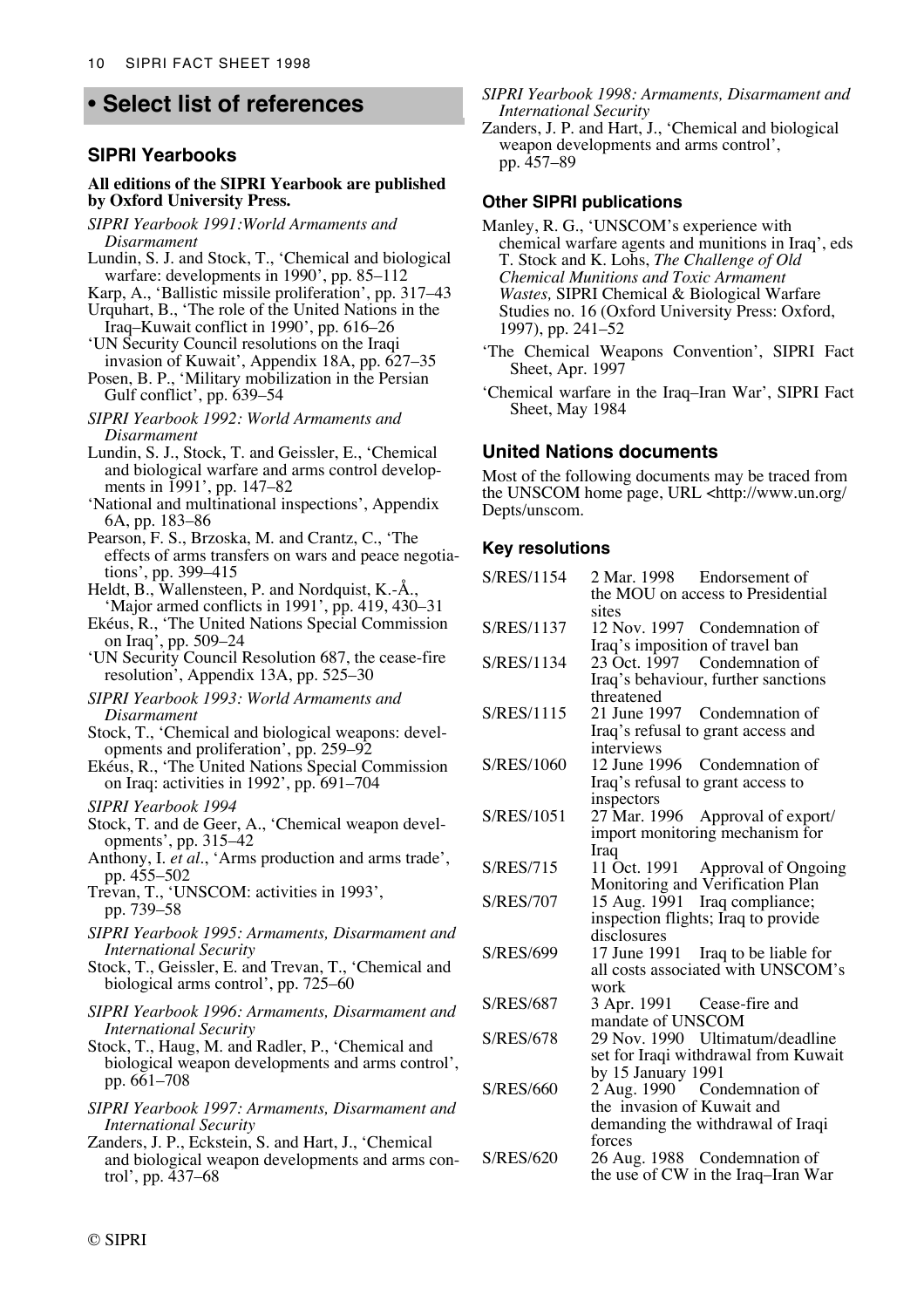#### **Other key UN documents**

| S/1998/1194  | 9 Sep. 1998 Condemnation of                       |                  | to UNSCOM's Ongoing                         |
|--------------|---------------------------------------------------|------------------|---------------------------------------------|
|              | break of cooperation, sanctions                   |                  | Monitoring and Verification                 |
|              | reviews suspended                                 |                  | (OMV) plan                                  |
| S/1998/769   | 18 Aug. 1998 President of the                     | S/22871          | 2 Oct. 1991<br>UNSCOM's                     |
|              |                                                   |                  | OMV plan                                    |
|              | Council's reply to Executive                      | S/22614          | 17 May 1991 Report on                       |
|              | Chairman's 12 August letter                       |                  | UNSCOM's operations concept                 |
| S/1998/767   | 12 Aug. 1998 12 August letter from                | S/22508          | 18 Apr. 1991 Report on the                  |
|              | the Executive Chairman on the                     |                  |                                             |
|              | implications of Iraq's August                     |                  | establishment of UNSCOM                     |
|              | decisions                                         |                  |                                             |
| S/1998/719   | 5 Aug. 1998 Report of the Chair-                  |                  | Semi-annual reports to the Security Council |
|              | man's August 1998 Baghdad mission                 | S/1998/332       |                                             |
| S/1998/529   | 17 June 1998 Report of the Chair-                 |                  | 16 Apr. 1998 Fifth report                   |
|              | man's June 1998 Baghdad mission                   |                  | under Resolution 1051                       |
| S/1998/326   | 15 Apr. 1998 Report of the Special                | S/1997/774       | 6 Oct. 1997<br>Fourth report                |
|              |                                                   |                  | under Resolution 1051                       |
|              | Group on visits to presidential sites             | S/1997/301       | 11 Apr. 1997 Third report under             |
| S/1998/278   | 27 Mar. 1998 Report of the Chair-                 |                  | Resolution 1051                             |
|              | man's March 1998 Baghdad mission                  | S/1996/848       | 11 Oct. 1996 Second report                  |
| S/1998/166   | 27 Mar. 1998 Memorandum of                        |                  | under Resolution 1051                       |
|              | understanding on presidential sites               | S/1996/258       | 11 Apr. 1996 First report under             |
| S/1998/208   | 9 Mar. 1998<br>Procedures for presi-              |                  | Resolution 1051                             |
|              | dential sites                                     | S/1995/1038      | 17 Dec. 1995 Ninth report                   |
| S/1998/58    | 22 Jan. 1998<br>Report of the Chair-              |                  | under Resolution 699                        |
|              | man's January 1998 Baghdad                        |                  |                                             |
|              | mission                                           | S/1995/864       | 11 Oct. 1995 Eighth report                  |
| S/PRST/1     | 14 Jan. 1998 Statement reiterating                |                  | under Resolution 715                        |
|              |                                                   | S/1995/494       | 20 June 1995 Eighth report                  |
|              | demand for full cooperation                       |                  | under Resolution 699                        |
| S/PRST/56    | 22 Dec. 1997 Statement calling                    | S/1995/284       | 10 Apr. 1995 Seventh report                 |
|              | refusal to grant access 'a clear                  |                  | under Resolution 715                        |
|              | violation'                                        | S/1994/1422      | 15 Dec. 1994 Seventh report                 |
| S/1997/987   | 17 Dec. 1997 Report of the                        |                  | under Resolution 699                        |
|              | Chairman's December 1997                          | S/1994/1138      | 7 Oct. 1994<br>Sixth report under           |
|              | <b>Baghdad</b> mission                            |                  | Resolution 715                              |
| S/PRST/54    | 3 Dec. 1997<br>Statement endorsing                | S/1994/750       | 24 June 1994 Sixth report under             |
|              | report of the emergency UNSCOM                    |                  | <b>Resolution 699</b>                       |
|              | session                                           |                  |                                             |
| S/1997/922   | 24 Nov. 1997 Report of the emer-                  | S/1994/489       | 22 Apr. 1994 Fifth report under             |
|              | gency session of UNSCOM                           |                  | Resolution 715                              |
| S/PRST/51    | 13 Nov. 1997 Statement condemn-                   | S/26910          | 21 Dec. 1993 Fifth report under             |
|              |                                                   |                  | Resolution 699                              |
|              | ing expulsion of inspectors                       | S/26684          | Fourth report<br>5 Nov. 1993                |
| S/PRST/49    | 29 Oct. 1997 Statement on Iraq's                  |                  | under Resolution 715                        |
|              | 29 October policy—US Inspectors,                  | S/25977          | 21 June 1993 Fourth report                  |
|              | U <sub>2</sub>                                    |                  | under Resolution 699                        |
| S/1997/152   | 24 Feb. 1997<br>Joint Statement on                | S/25620          | 19 Apr. 1993 Third report under             |
|              | February talks and missile remnant                |                  | Resolution 715                              |
|              | removal                                           | S/24984          | 17 Dec. 1992 Third report under             |
| S/PRST/96/49 | 30 Dec. 1996<br>Statement on Iraq's               |                  |                                             |
|              | refusal to allow missile remnant                  |                  | <b>Resolution 699</b>                       |
|              | removal                                           | S/24661          | 19 Oct. 1992 Second report                  |
|              |                                                   |                  | under Resolution 715                        |
|              | S/PRST/96/36 23 Aug. 1996 Statement on refusal    | S/24108 (Corr.1) | 16 Apr. 1992 Second report                  |
|              | of cooperation, access and interviews             |                  | under Resolution 699                        |
|              | S/PRST/96/28 14 June 1996<br>Statement on refusal | S/23801          | 10 Apr. 1992 First report under             |
|              | of access for inspectors                          |                  | <b>Resolution 715</b>                       |
| S/PRST/96/11 | 19 Mar. 1996<br>Statement on Iraq's               | S/23268          | 4 Dec. 1991<br>First Report under           |
|              | refusal of access for inspectors                  |                  | <b>Resolution 699</b>                       |
| S/1995/1017  | 7 Dec. 1995<br>Export/Import                      | S/23165          | 25 Oct. 1991<br>First Report under          |
|              | monitoring mechanism                              |                  | Resolution 687                              |

| documents                                                                           | S/95/208 | 17 Mar. 1995 Revised annexes                                     |
|-------------------------------------------------------------------------------------|----------|------------------------------------------------------------------|
| 9 Sep. 1998 Condemnation of<br>break of cooperation, sanctions<br>reviews suspended |          | to UNSCOM's Ongoing<br>Monitoring and Verification<br>(OMV) plan |
| 18 Aug. 1998 President of the<br>Council's reply to Executive                       | S/22871  | $2$ Oct. 1991 UNSCOM's<br>OMV plan                               |
| Chairman's 12 August letter<br>12 Aug. 1998 12 August letter from                   | S/22614  | 17 May 1991 Report on<br>UNSCOM's operations concept             |
| the Executive Chairman on the<br>implications of Iraq's August                      | S/22508  | 18 Apr. 1991 Report on the<br>establishment of UNSCOM            |

### **Semi-annual reports to the Security Council**

| man's August 1998 Baghdad mission     | S/1998/332       | 16 Apr. 1998 Fifth report          |
|---------------------------------------|------------------|------------------------------------|
| 17 June 1998<br>Report of the Chair-  |                  | under Resolution 1051              |
| man's June 1998 Baghdad mission       | S/1997/774       | 6 Oct. 1997<br>Fourth report       |
| 15 Apr. 1998 Report of the Special    |                  | under Resolution 1051              |
| Group on visits to presidential sites | S/1997/301       | 11 Apr. 1997 Third report under    |
| 27 Mar. 1998 Report of the Chair-     |                  | Resolution 1051                    |
| man's March 1998 Baghdad mission      | S/1996/848       | 11 Oct. 1996 Second report         |
| 27 Mar. 1998 Memorandum of            |                  | under Resolution 1051              |
| understanding on presidential sites   | S/1996/258       | 11 Apr. 1996 First report under    |
| 9 Mar. 1998<br>Procedures for presi-  |                  | Resolution 1051                    |
| dential sites                         | S/1995/1038      | 17 Dec. 1995 Ninth report          |
| 22 Jan. 1998<br>Report of the Chair-  |                  | under Resolution 699               |
| man's January 1998 Baghdad            | S/1995/864       | 11 Oct. 1995<br>Eighth report      |
| mission                               |                  | under Resolution 715               |
| 14 Jan. 1998<br>Statement reiterating | S/1995/494       | 20 June 1995 Eighth report         |
| demand for full cooperation           |                  | under Resolution 699               |
| 22 Dec. 1997<br>Statement calling     | S/1995/284       | 10 Apr. 1995 Seventh report        |
| refusal to grant access 'a clear      |                  | under Resolution 715               |
| violation'                            | S/1994/1422      | 15 Dec. 1994 Seventh report        |
| 17 Dec. 1997 Report of the            |                  | under Resolution 699               |
| Chairman's December 1997              | S/1994/1138      | 7 Oct. 1994<br>Sixth report under  |
| <b>Baghdad</b> mission                |                  | Resolution 715                     |
| 3 Dec. 1997<br>Statement endorsing    | S/1994/750       | 24 June 1994 Sixth report under    |
| report of the emergency UNSCOM        |                  | <b>Resolution 699</b>              |
| session                               | S/1994/489       | 22 Apr. 1994 Fifth report under    |
| 24 Nov. 1997 Report of the emer-      |                  | Resolution 715                     |
| gency session of UNSCOM               | S/26910          | 21 Dec. 1993 Fifth report under    |
| 13 Nov. 1997 Statement condemn-       |                  | <b>Resolution 699</b>              |
| ing expulsion of inspectors           | S/26684          | 5 Nov. 1993<br>Fourth report       |
| 29 Oct. 1997 Statement on Iraq's      |                  | under Resolution 715               |
| 29 October policy—US Inspectors,      | S/25977          | 21 June 1993 Fourth report         |
| U <sub>2</sub>                        |                  | under Resolution 699               |
| 24 Feb. 1997<br>Joint Statement on    | S/25620          | 19 Apr. 1993 Third report under    |
| February talks and missile remnant    |                  | Resolution 715                     |
| removal                               | S/24984          | 17 Dec. 1992 Third report under    |
| 30 Dec. 1996<br>Statement on Iraq's   |                  | <b>Resolution 699</b>              |
| refusal to allow missile remnant      | S/24661          | 19 Oct. 1992<br>Second report      |
| removal                               |                  | under Resolution 715               |
| 23 Aug. 1996 Statement on refusal     | S/24108 (Corr.1) | 16 Apr. 1992 Second report         |
| of cooperation, access and interviews |                  | under Resolution 699               |
| 14 June 1996<br>Statement on refusal  | S/23801          | 10 Apr. 1992 First report under    |
| of access for inspectors              |                  | Resolution 715                     |
| 19 Mar. 1996<br>Statement on Iraq's   | S/23268          | 4 Dec. 1991<br>First Report under  |
| refusal of access for inspectors      |                  | Resolution 699                     |
| 7 Dec. 1995<br>Export/Import          | S/23165          | 25 Oct. 1991<br>First Report under |
| monitoring mechanism                  |                  | Resolution 687                     |
|                                       |                  |                                    |